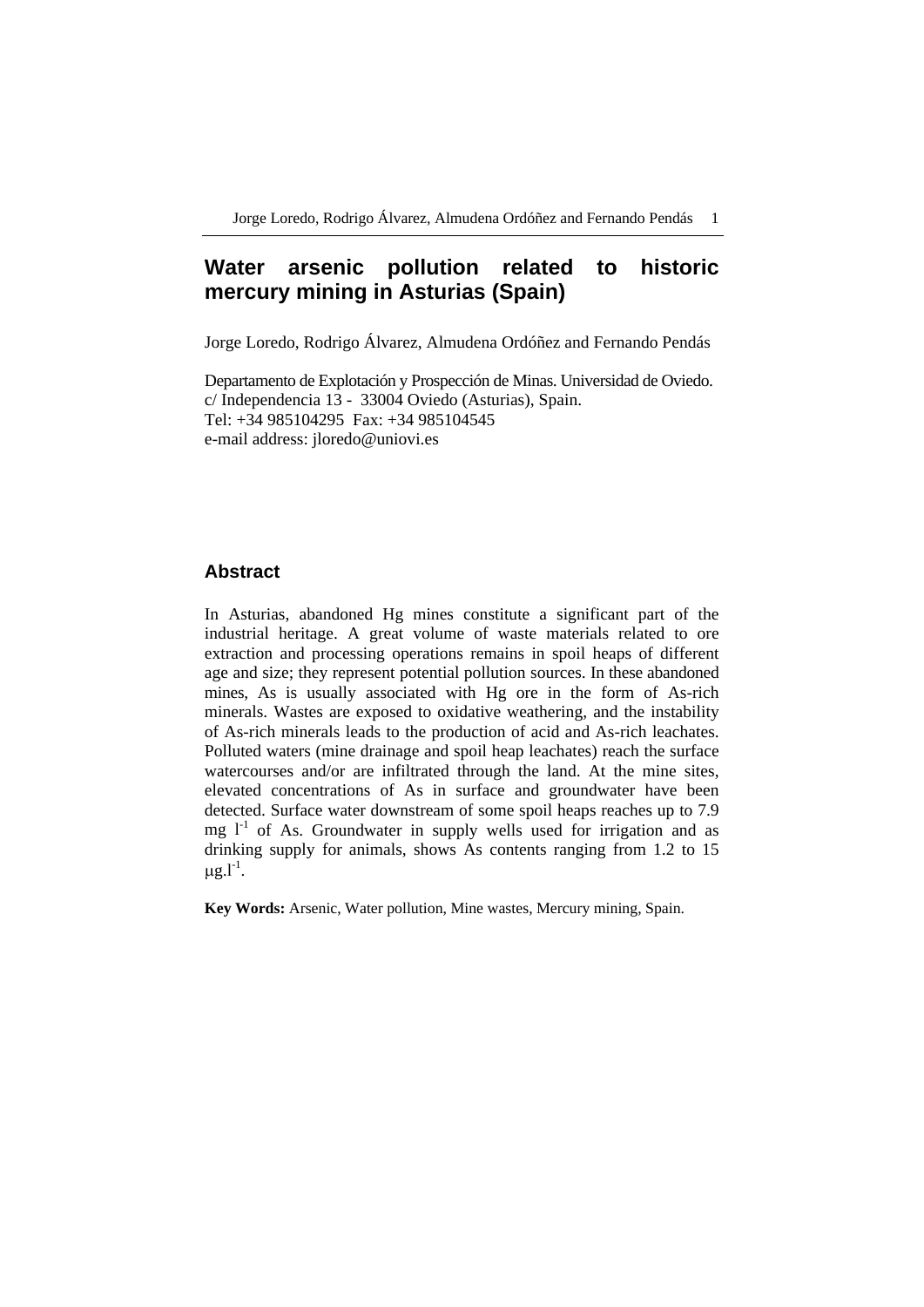### **1. Introduction**

Asturias, in northwestern Spain, is a region with a long mining tradition (coal mining has been the economical motor of the region for centuries). Mercury mining goes back to centuries I and II, but it was in the  $19<sup>th</sup>$ century when it began to be an important industry in the region. The decade 1962-1972 represented its most active period, with average annual productions of 15,000 flasks of mercury. The falling demand of mercury, as a consequence of emerging toxicological problems during its use and production, gave rise to the decline of prices from about U.S.\$600 per flask in 1965 to U.S.\$120 per flask in 1975 (Ferrara 1999). This factor resulted in a general crisis in the sector, leading to the total interruption of the extractive activity in many areas that up until then had been important Hg mining districts in the world. In Asturias, this crisis initiated the abandonment, between 1973 and 1974, of all active mines.

The most important abandoned Hg mines are located in the districts of Mieres and Pola de Lena, at distances of less than 30 km from Oviedo, the capital. The potential of these mine sites to pollute the environment is enhanced by the presence of As-rich minerals in the mined ore. During the period of Hg production, the environmental controls on mining and metallurgical operations were limited, in accordance with the absence of environmental legislation. This absence of environmental control continued after the abandonment of the extractive activities. The magnitude of the impacts is considerable at some sites, and environmental problems related to these abandoned mine sites have been the subject of much research (Loredo 2000; Loredo et al. 1999; Loredo et al. 2002).

# **2. Historical Hg mining and characteristics of the sites**

# **2.1. Mining heritage**

Mercury mining in the area dates back to antiquity (vestiges of tools and objects attributed to the Roman occupation have been found in some old mining works). However, the largest mine workings and mine waste piles are a consequence of extractive activities in the sixties and seventies, in the XX century, when the Hg deposits were intensively mined and rotary furnaces were used for mercury production. Consequently, wastes from smelting operations were stored in the spoil heaps together with the rejected material from the underground mining works. Asturias was at this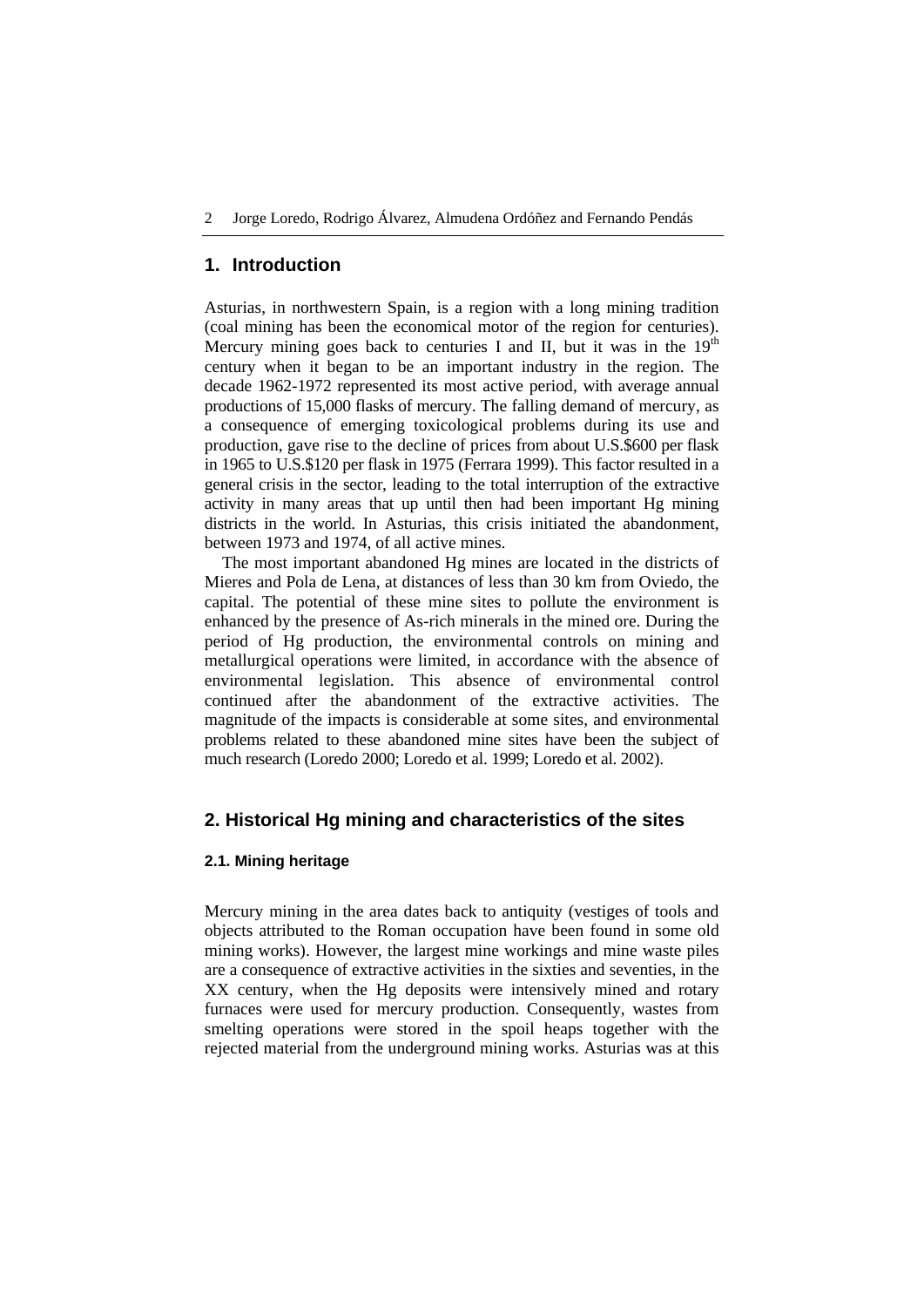time an important mercury producer on a world scale, and the most important mines were located at the sites of La Peña – El Terronal (Mieres district) and Muñón Cimero (Pola de Lena district), within the Caudal River catchment.

#### **2.2. Climatological characteristics**

At abandoned mine sites, climate is an important regulator of the flux of elements to the hydrosphere, and is consequently a decisive factor in the mobilisation of As from As-rich wastes. Sulphide oxidation rates increase with temperature and humidity. In contrast to other regions of Spain, Asturias has a humid and temperate oceanic climate characterised by abundant rainfall during a great part of the year. Annual average maximum and minimum temperatures are 17ºC and 8ºC respectively, with an annual average of 13ºC over the last twenty years. The annual relative average humidity is about 78% (between 74 and 84%). Average yearly rainfall is 971 mm and potential evapotranspiration, calculated by the Thorntwaite expression, is 691 mm/year. Consequently, the average annual effective precipitation is about 275 mm/year.

#### **2.3. Geological characteristics**

The Hg deposits are located in Precambrian to Carboniferous formations, associated with important faults. In general, Carboniferous limestones host the deposits, but some important deposits, such as La Peña – El Terronal, are associated with conglomeratic horizons or siliceous breccias in sandstones. They are epigenetic mineralizations, formed by the circulation of low temperature hydrothermal solutions along distension fractures (Loredo et al. 1988). Ore deposits show a tectonic control and there is a clear spatial relationship between them and late-hercynian fractures. The mineralization appears either as irregular massive lenticular stocks in the carboniferous limestones, or as irregularly distributed veinlets in relation to high porosity fracture zones (Gutierrez Claverol and Luque 1993).

Although Hg is always present in the form of cinnabar, metacinnabar and native mercury are also occasionally found. The presence of As in the form of As-rich pyrite, arsenopyrite, orpiment, realgar and scorodite has also been recorded (Luque 1985; Loredo et al. 2003). Other primary metallic minerals present in the paragenesis of the ore deposits are pyrite, melnikovite, sphalerite, marcasite, chalcopyrite, galena, and stibnite.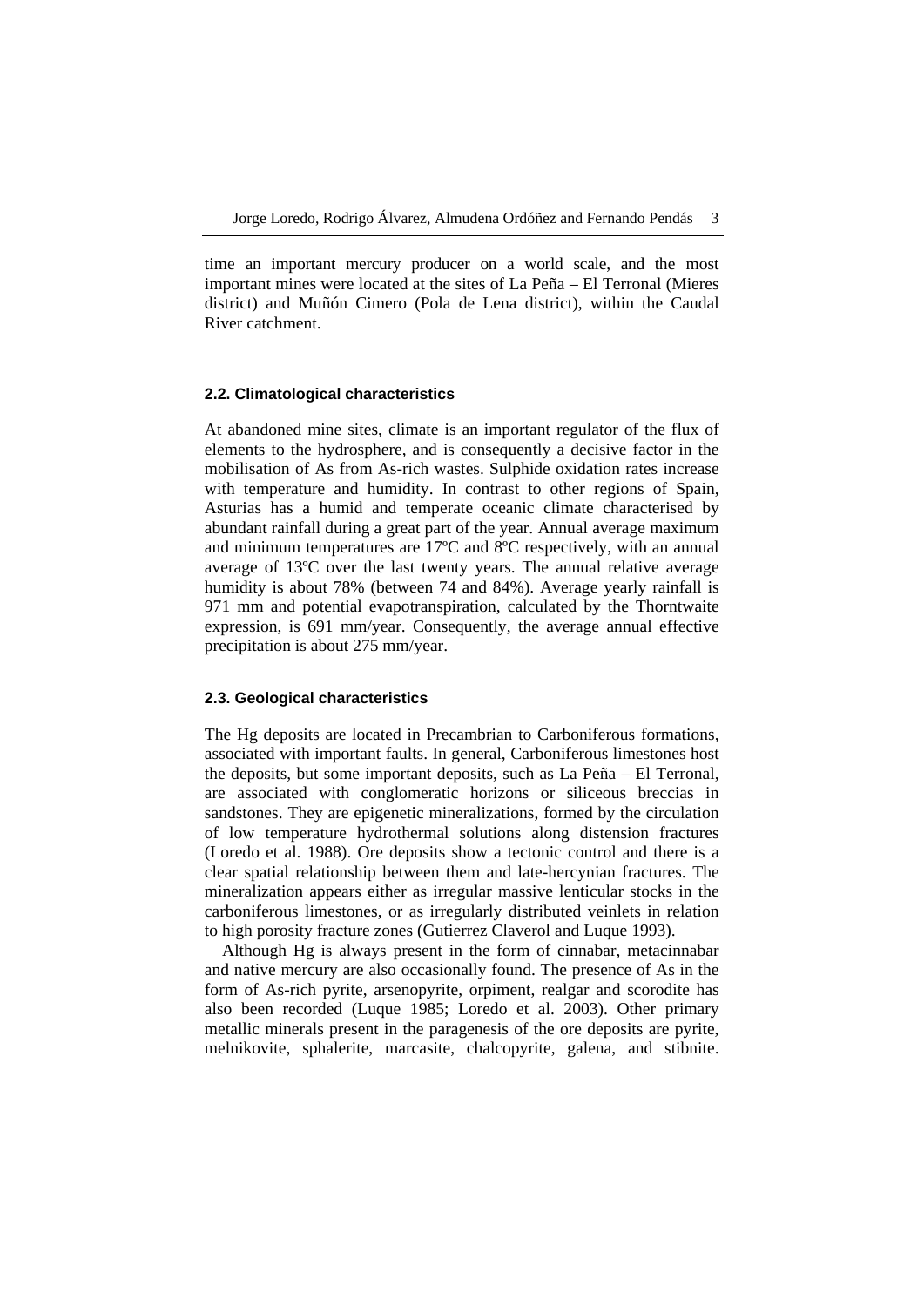Smithsonite, hemimorphite, cerusite, goethite, malachite, jarosite, melanterite and gypsum are present as secondary minerals.

# **2.4. Hydrogeological characteristics**

Hg mines are located in the Asturian Central Coal Basin, which is characterised by marked relief, small basins and humid climate. In general, groundwater systems within carboniferous series consist of a multi-bed hydrogeological system. At the base, these systems comprise alternating layers of lutites and limestones, followed by hundreds of para-sequences of lutites, limolites, sandstones and coal beds. Limolites, lutites and sandstones have very low permeability, and water circulation is only important in thicker sequences of fractured sandstones, giving rise to a large multi-bed system.

At depth, the groundwater travels long distances, but in the upper zones, it circulates over short distances, discharging to local surface watercourses. These aquifer levels are greatly affected by 200 years of underground coal mining and mined areas are characterised by slower-moving diffuse flow through the intergranular pore spaces and/or fractures in the rock. This gives rise to a complex system of double porosity, similar to karstic systems. In these cases, groundwater flow is essentially characterised by multiple flow paths, extreme ranges of hydraulic conductivity, and a high degree of unpredictability. The spoil heaps are comprised of unconsolidated sediments, and weathered highly fractured rocks, and they are located over low permeability materials of the carboniferous basement. They behave as a low transmissivity zone, and represent low permeability free aquifers that discharge into the local surface watercourses, transporting heavy metals and metalloids.

In some cases, as at Los Rueldos mine, the hydrogeological characteristics are strongly affected by the presence of very low permeability materials in the substrate (alternating sandstones, shales and some coal beds). In these conditions, the water that is not lost to evaporation or surface runoff infiltrates through the more permeable colluvial materials and weathered shales, giving rise to small springs. In other cases, as at La Soterraña mine site, the substrate is mainly comprised of alternating limestones, sandstones and shales, which have very low permeability, with the exception of the limestone bars that constitute small aquifers. The springs in this area are scarce and most of them are associated with these limestone bars.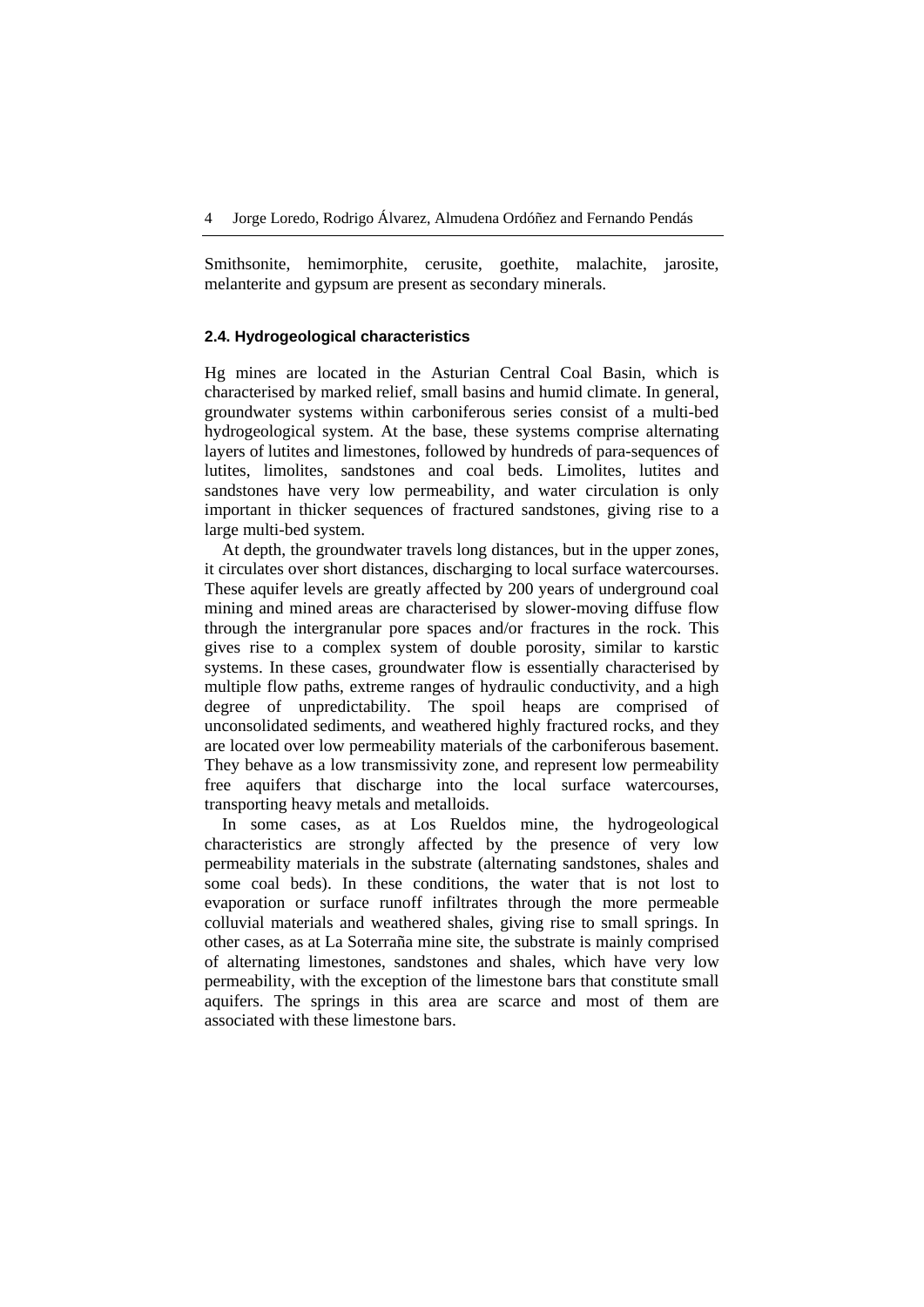# **3. Water pollution related to Hg mining: Hydrochemistry**

Abandoned historic Hg mines and spoil heaps are important sources of water pollution in some areas of Asturias, and their situation is continuing to deteriorate. A high correlation between Hg and As concentrations in wastes and surrounding soils has been observed. Nevertheless, the ratio Hg/As is higher in wastes and soils of Pola de Lena Hg mining district  $(Hg) = 42.051[As]^{1.0323}$  in "La Soterraña" mine) than in wastes and soils of the Mieres Hg mining district ( $[Hg] = 0.1254$   $[As]^{0.9988}$  in "La Peña – El Terronal" mine and  $[Hg] = 0.0002 [As]^{1.349}$  in "Los Rueldos" mine), where [Hg] and [As] represent the Hg and As contents in mg.kg<sup>-1</sup>, respectively. Wastes and soils from Mieres district contain the highest As presence. The concentration of total As in wastes and soils versus distance downhill from the source for four mine sites, is represented in Fig. 1.



**Fig. 1**. Total As in wastes and soils versus distance downhill from the source at four mine sites in Central Asturias

Wastes typically have a pH ranging from 3.3 to 7.59 units, and they are stored on the surface and subjected to the erosion and washing effects of rainfall. In these conditions, quite intense chemical and mechanical dispersion occurs, and leachate production is profuse. Mineralogy of wastes has a decisive influence on spoil heap leachate composition. As is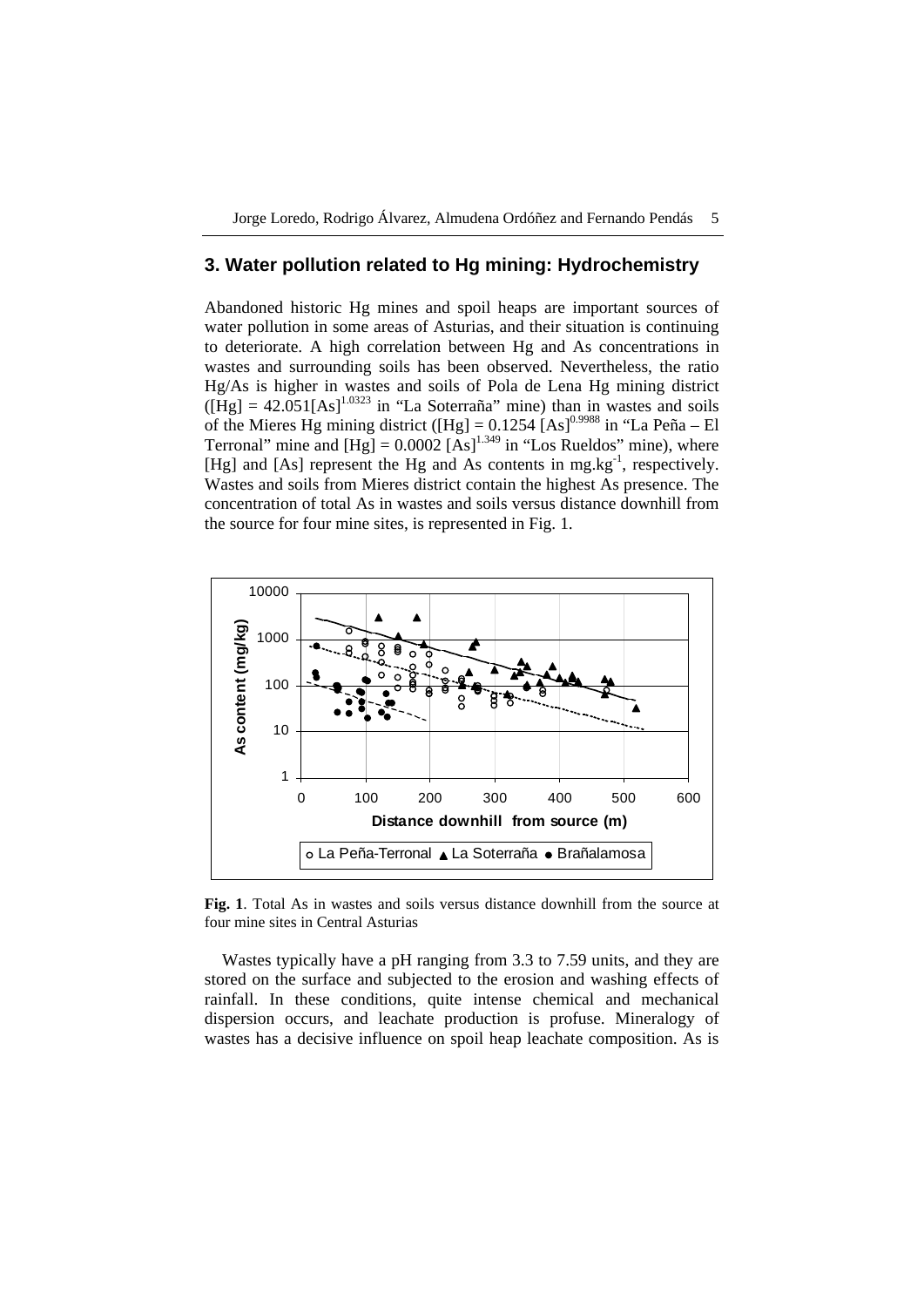quite abundant in the form of As-rich pyrite, arsenopyrite, realgar, orpiment, and scorodite. In order to understand the As pollution mechanism and its association to non specific As minerals such as pyrites, quantitative microprobe analyses of pyrite and goethite have been undertaken. Data from 62 analyses of representative pyrite samples show As concentrations up to 10.11 %, and 31 analyses of goethite show As contents ranging between 0.56 % and 9.38 %, which provides evidence for the effect of iron oxides in the As immobilisation process. Chemical analyses of clays collected in trenches made at the bottom of some of the spoil heaps show high As contents (up to  $7.848 \text{ mg} \cdot \text{kg}^{-1}$  at La Soterraña mine spoil heap).

Water samples were collected in rivers and streams (upstream and downstream of the mining works), mine drainage, spoil heap leachates, springs (upstream and downstream of the mining works), drills and trenches made at the bottom of the spoil heaps. Samples were filtered through 0.45 µm pore size membrane filters, acidified to a final concentration of 1% nitric acid, stored in a polyethylene recipient, and refrigerated until analysis. Non-acidified samples were measured in situ for pH and electrical conductivity  $(\mu S.cm^{-1})$ . Acidified samples were analysed for major cations and trace elements by inductively coupled plasma – atomic emission spectrometry (ICP-AES) and mass spectrometry (ICP-MS) at ACME Analytical Laboratories Ltd. (Vancouver, Canada). Internal reference samples and duplicates of samples assured data quality. Portable HANNA meters, calibrated with standard buffers, have been used for in-situ measurements of pH and electrical conductivity.

Although in the Caudal River catchment the local hydrochemical background of As is naturally high  $(9 \mu g.1^{-1})$ , As enrichment in superficial waters and groundwater is exacerbated by the presence of abandoned Hg mines and associated spoil heaps. Surface waters upstream of mine works show As concentrations lower than 1  $\mu$ g.l<sup>-1</sup>. The concentration of total As in San Tirso River, collected immediately downstream of La Peña-El Terronal mining works, ranged from  $0.9$  to  $7.9$  mg.<sup>1-1</sup>. Samples collected 300m downstream of the mine works showed average As concentrations of  $2.7 \text{ mg.}$ <sup>1</sup>. These waters are discharged from a tributary to the Caudal River; where, 20m downstream of the confluence with San Tirso River, it shows an average As concentration of  $1.6$  mg.<sup>1-1</sup>. This content decreases to about 0.01 mg  $I^{-1}$  at a distance of 150m from that confluence. The spoil heap at the site of La Peña – El Terronal was isolated in a security landfill in 2002, and at the time of the remediation works, total As contents increased notably in surface waters, reaching up to  $13.9 \text{ mg}$ . caused by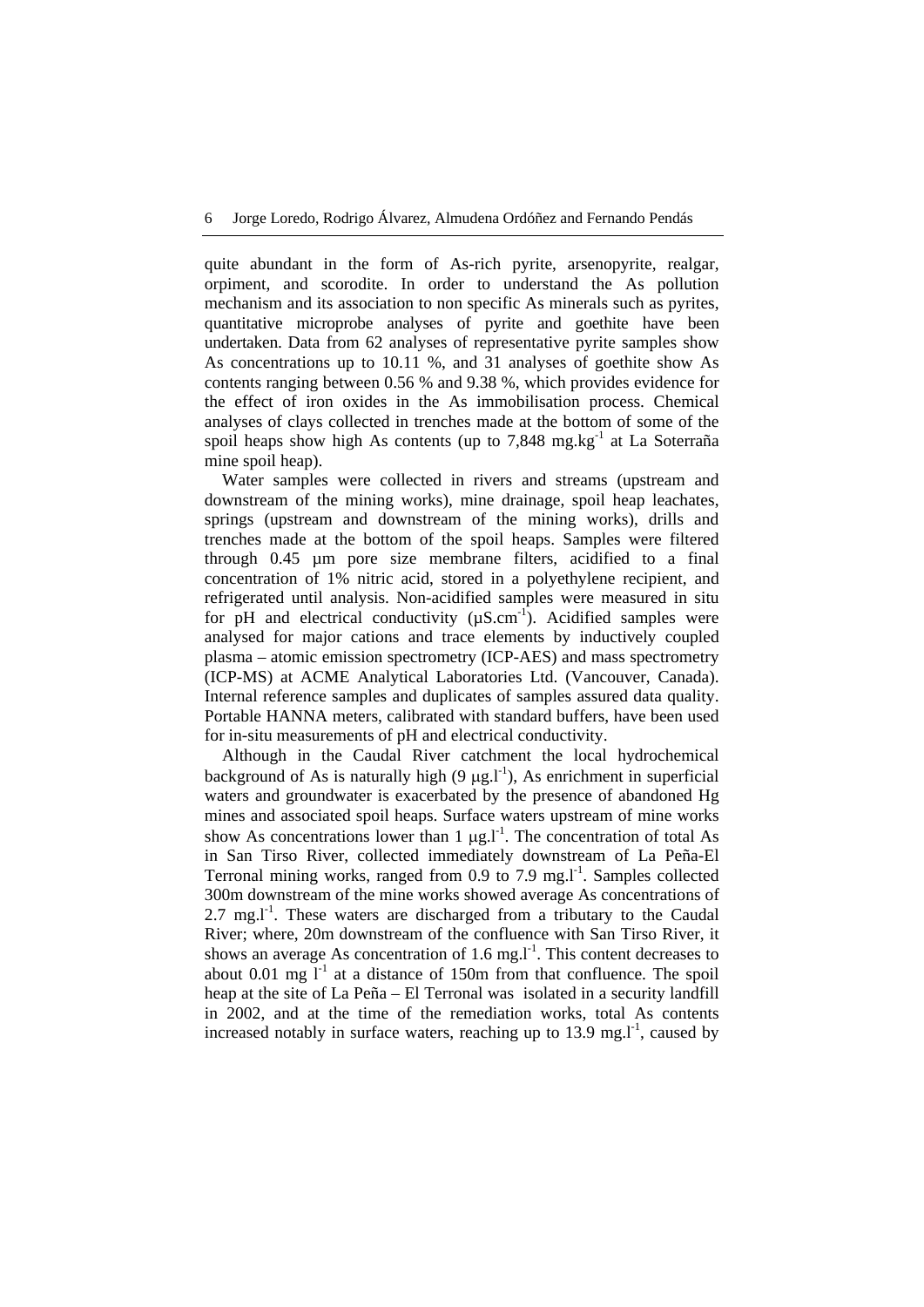the movement of the materials. These concentrations tend to decrease with time, reaching maximum values of 5.1 mg.  $I<sup>-1</sup>$  in 2003 (Fig. 2).



**Fig. 2.** Relation between rainfall and As concentration in samples of San Tirso river immediately downstream of La Peña-El Terronal mining works

In general, mine drainage is very acidic. Analysis of mine water flowing intermittently through the portal located between Union and Peña shafts (Mieres district) shows an average pH of 3, conductivity of  $4 \text{ mS.cm}^{-1}$ , and As concentration of 1.6 mg  $l<sup>-1</sup>$ . At Los Rueldos mine, pH ranges from 1.60 to 2.45 units and average electrical conductivity shows values in the order of  $5.527 \text{ uS.cm}^{-1}$ . Average sulphate concentrations are approximately 5,000 mg.<sup>1-1</sup>, and As concentrations range from 9.1 to  $17.7 \text{ mg}$ .1<sup>-1</sup>. The chemical characteristics of leachates from the mine spoil heap are very similar to the mine drainage, with pH between 2.15 and 2.63 units, sulphate concentrations between 2,900 and 4,600 mg. $l^{-1}$ , As concentrations between 1.4 and 9.2 mg.<sup>1-1</sup>, and Hg concentrations between 2 and 5  $\mu$ g.<sup>1-1</sup>. Mine drainage and leachates are incorporated into a tributary of the Caudal River, where they are significantly diluted and the As contents are reduced to  $5 - 8$  μg.l<sup>-1</sup> (Loredo et al. 2002). This dilution is due to the difference between the flow of the stream receiving the mine drainage and leachates (aprox. 5 to 20  $1.\mathrm{s}^{-1}$ ), and the flow of the receiving river where they are discharged  $(490 \text{ 1}.\text{s}^{-1})$ .

Bibliographic data show that average As content in world groundwater is about  $1-2 \mu g l^{-1}$ , apart from in areas with volcanic rocks and sulphide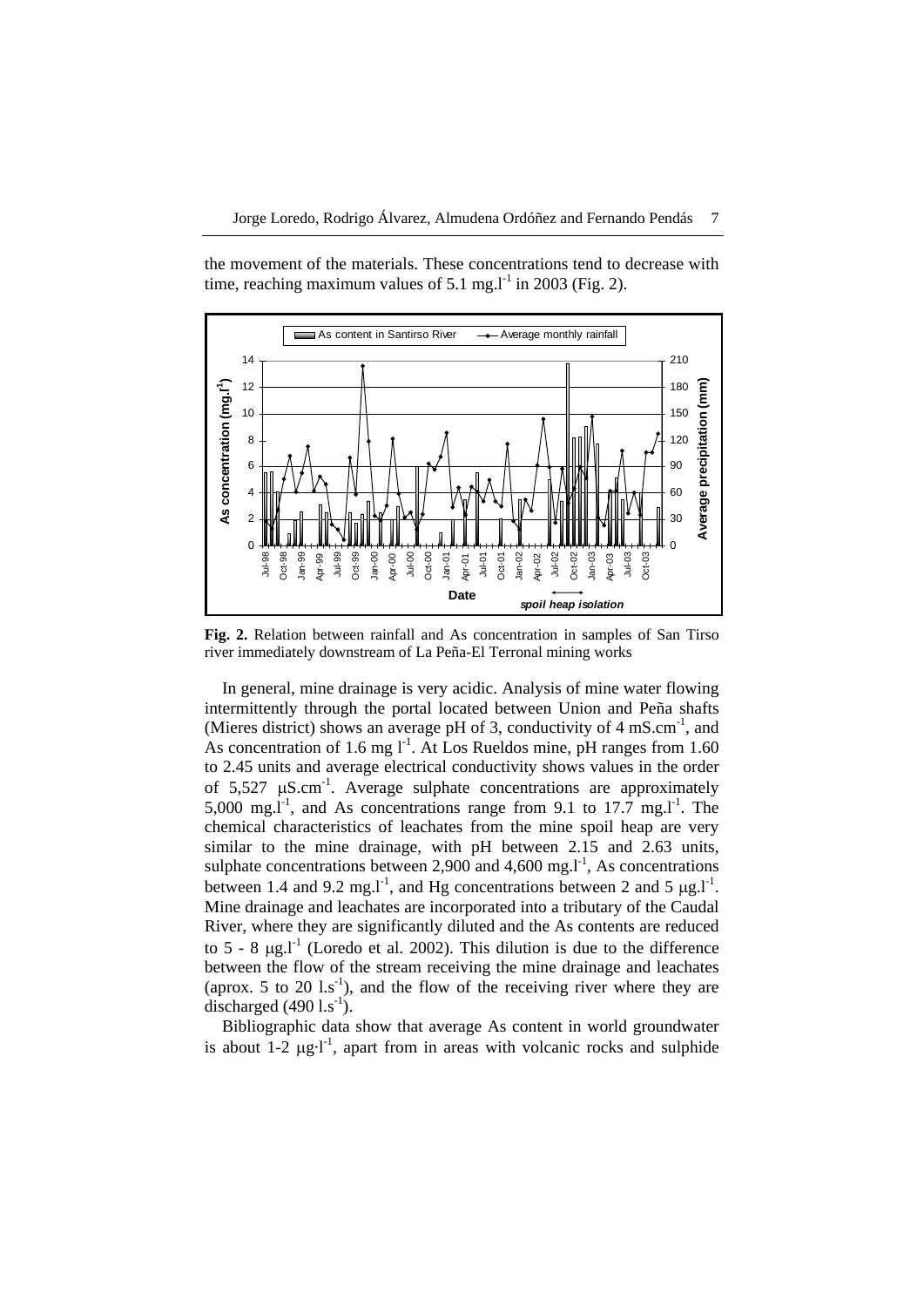mineral deposits (Robertson 1989). In some mining areas, As concentrations of up to 48 mg·l<sup>-1</sup> have been reported (Welch *et al.* 1988). At El Terronal, upstream of the mine and spoil heap, the As content in groundwater, collected in private wells used for irrigation and as drinking supply for animals, showed total As concentrations ranging from 1.2 to 15  $\mu$ g.l<sup>-1</sup>. Downstream of the mining works, concentration of total As ranges from 0.9 to 5.6 mg  $I<sup>-1</sup>$ . At Los Rueldos, in situ measurements of pH in groundwater collected in springs shows values around 7.1 - 7.3 units. At the same site, the total As concentration in groundwater ranges from less than 1 to 23 μg.l<sup>-1</sup> (average 10 μg.l<sup>-1</sup>). Downstream of the mining works at Los Rueldos, As concentrations in groundwater ranged from less than 1  $\mu$ g·l<sup>-1</sup> to  $6.05$  mg·l<sup>-1.</sup> At La Soterraña, water sampled in the superficial aquifer represented by mine voids and in materials stored in spoil heaps ranged from 14.8 to 57.5 mg·l<sup>-1</sup> As. Concentrations of total As in samples of surface water and groundwater in the Caudal River catchment are summarised in Table 1.

|                                                 | pН            | As<br>$(mg.l-1)$ | Hg<br>$(\mu g.I^{-1})$ | Fe<br>$(mg.l-1)$ |
|-------------------------------------------------|---------------|------------------|------------------------|------------------|
| Surface water<br>upstream mines<br>$(n = 23)$   | $6.78 - 7.15$ | < 0.001          | $0.001 - 0.11$         | $0.10 - 0.19$    |
| Surface water<br>downstream mines<br>$(n = 34)$ | $6.0 - 6.8$   | $0.9 - 13.9$     | $0.001 - 2.5$          | $0.19 - 0.53$    |
| Mine drainage<br>$(n = 12)$                     | $1.60 - 2.11$ | $9.1 - 17.7$     | $1.2 - 3.7$            | 679-829          |
| Spoil heap leachates<br>$(n = 11)$              | $2.15 - 3.0$  | $1.41 - 9.2$     | $0.6 - 14$             | 619-748          |
| Groundwater<br>downstream mines<br>$(n = 11)$   | $7.1 - 7.3$   | $0.001 - 0.023$  | $0.1 - 0.9$            | $0.23 - 2.58$    |

**Table 1**. Total As in surface and groundwater sampled within the Caudal River catchment for the period 1998-2003

# **5. Conclusions**

Historic Hg mining activity in Central Asturias has spread on land with abundant waste materials from mining and smelting operations in spoil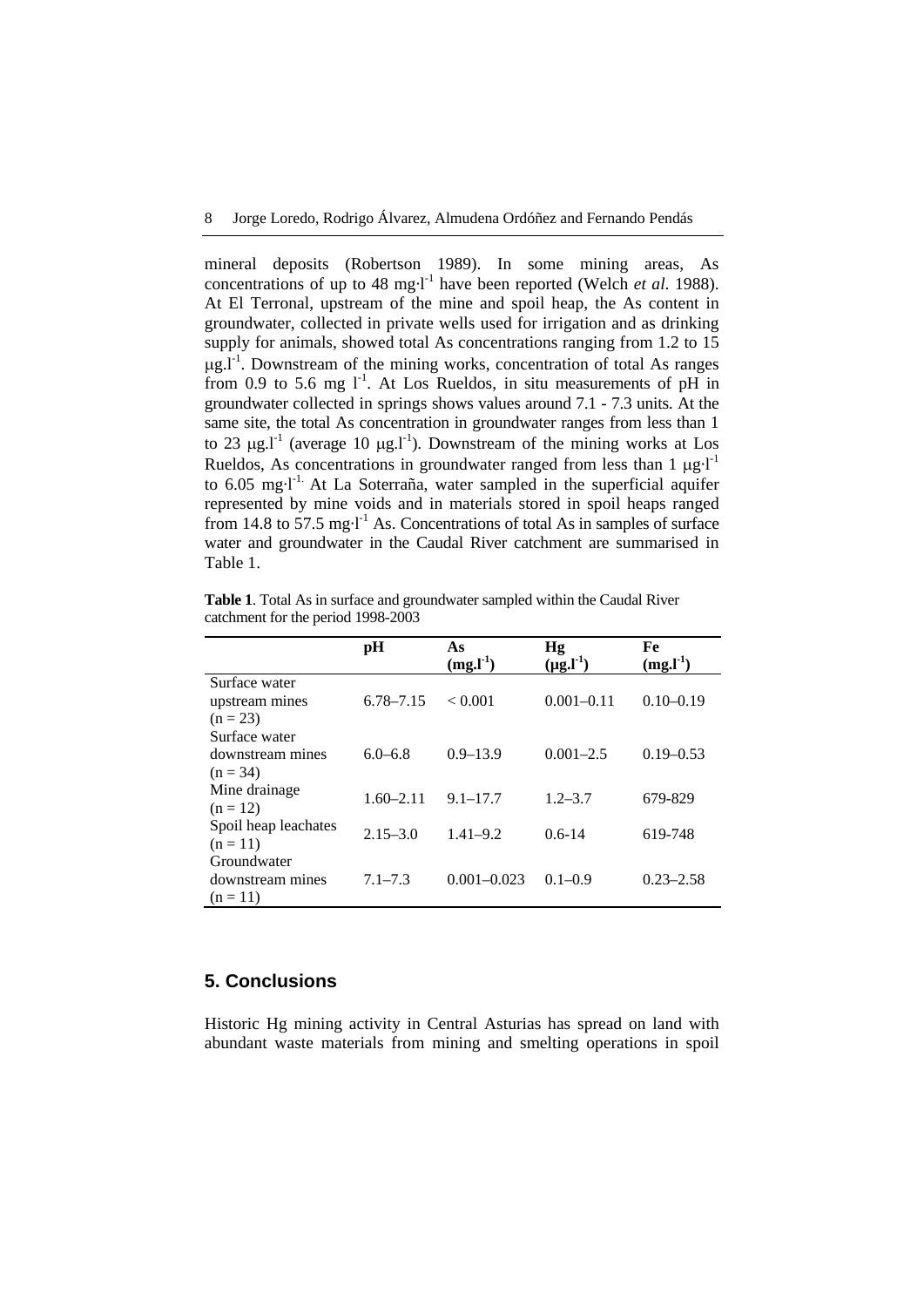heaps of different size and characteristics. Geochemical and mineralogical data from waste materials suggest that arsenopyrite, As-rich pyrite, realgar and scorodite are the main contributors to the high As contents found in waters downstream of the mine works. Weathering processes increase the instability of these minerals, abandoned in a humid environment and affected by surface waters. These geochemical processes produce metal rich leachates, which have an obvious impact on the environment and promote elevated concentrations of As in surface waters of the Caudal River catchment. The circulation of surface water through the underground mining works and spoils heaps, under oxidizing conditions, promotes the formation of acidic water with its typical reddish precipitates. These waters, very polluted at the source, are rapidly diluted when entering major watercourses, since the flow of acid mine waters is generally low in relation to the receptor watercourses. During dry periods, the polluting effect of these waters is higher, due to both the elevated As concentrations that the mine water can reach and the reduction of flow in watercourses.

Surface water quality degradation at the mine sites occurs only in a limited area directly affected by polluted discharges and spoil heap leachates. Arsenic contamination of surface water in the vicinity of the mines is regulated by the river or stream hydrological conditions, its buffering capacity and the relative size of the mined area within the catchment. Once the polluted water leaves the mine area, it enters the natural superficial watercourses (rivers and streams). Dilution, by mixing with tributaries, and adsorption reactions are the main cause of further observed decreases in As concentrations.

The co-precipitation of As and Fe, and the adsorption of As onto the Fe oxides, is enhanced in oxidising environments, within neutral to slightly acidic conditions, such as the case reported here. As is also linked to clays. Both Fe oxides and clays are major components in the spoil heaps and they turn out to be limiters of As mobility.

In recent years, the mining heritage aspects of abandoned mines have become more recognized and are now a significant factor in any consideration of rehabilitation of polluted areas. Apart from environmental aspects, the rehabilitation of abandoned mine sites involves important socio-economic aspects. In the case of abandoned Hg mine sites in Central Asturias, if proper corrective measures are not applied, polluted mine drainage and leachates from spoil heaps will occur, incorporating As into tributaries of Caudal River, which has traditionally been a salmon river, before pollution by coal mining. Due to the highly toxic nature of As, the management of As-rich wastes must be planned in such a way that the environment of the surrounding area is least affected. Disposal of wastes